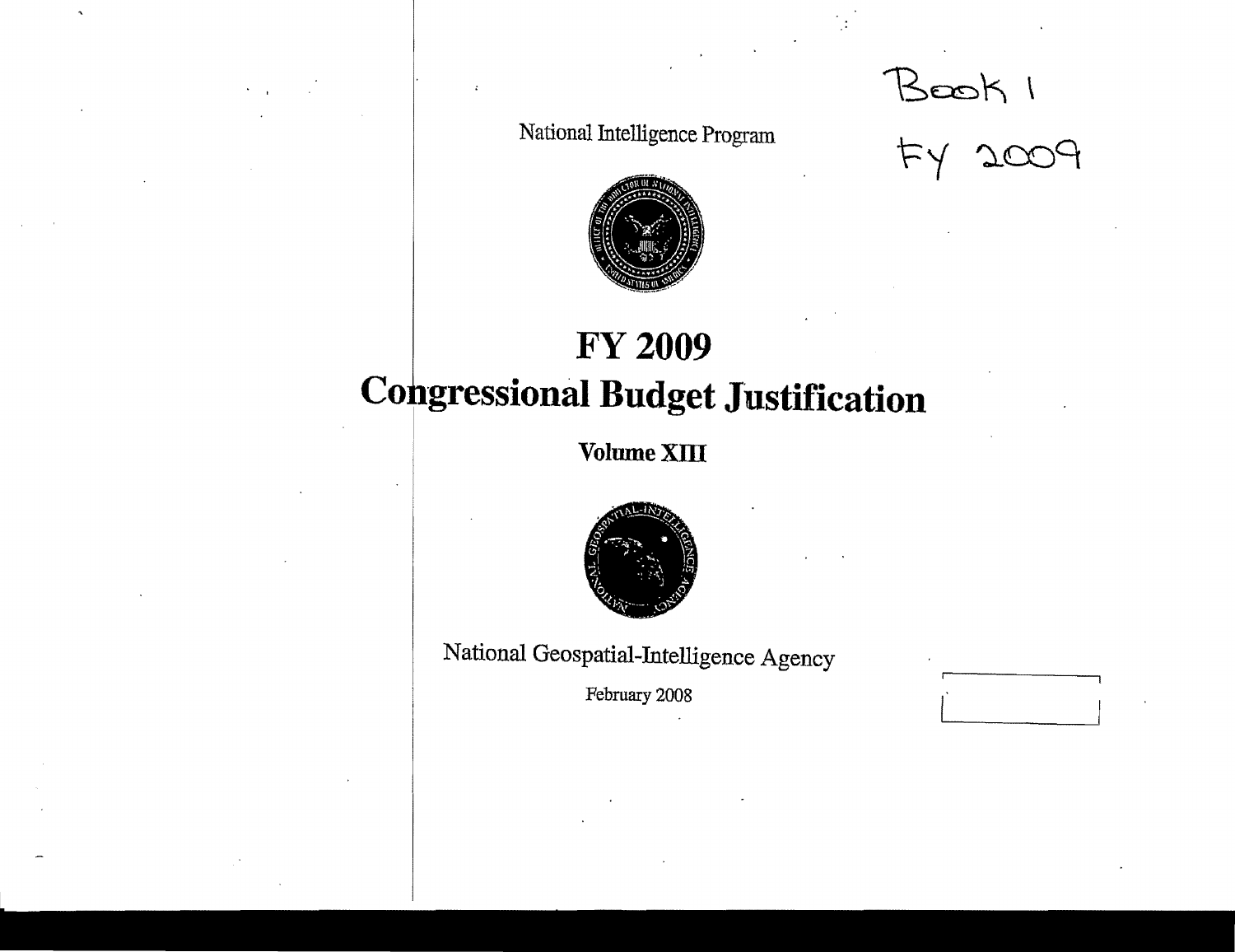resources and our emphasis on implementing the NGA Focus Areas, the Agency will continue to supply the most timely, accurate, and actionable GEOINT in the world.

 $\mathbb{Z}/7$ Munok

ROBERT BJMURRETT Vice Admiral, U.S. Navy **Director** 

4

### (U,NGA *Focus Areas*

*• (U) Look outward and be the most collaborative partner*  with the IC and warfighter.

• (U) *Invest in our people, with a commitment to diversity, to preserve our nation's* GEOINT *advantage.* 

• (U) *Strengthen quality of analysis in concert with other IC partners.* 

• (U) *Develop and execute a comprehensive commercial i* (*v*) strengthen quality of analysis in each C partners.<br> *iC partners.*<br>
• (*U*) Develop and execute a compreher<br>
imagery strategy.

• (U) *Integrate airborne with NTM and other sources.* 

• (U) *Implement an* IT *structure to provide access to and discovery of*GEOINT.

• (U) *Advance basic research and development of leading-edge science and technology.* 

• (U) *Achieve front-end-back-end alignment extending from collec.tion 'platforms, to building a foundation knowledge base, to providing comprehensive access to and assimilation ofNGA products and services.* 

• (U) *Build new and enhance enduring international partnerships.* 

*• (U) Traruform mission performance through the NCE*  and further development of our facilities in the West.

• (U) Maintain the highest standards of conduct.

• (U) *Strengthen governance and performance management.*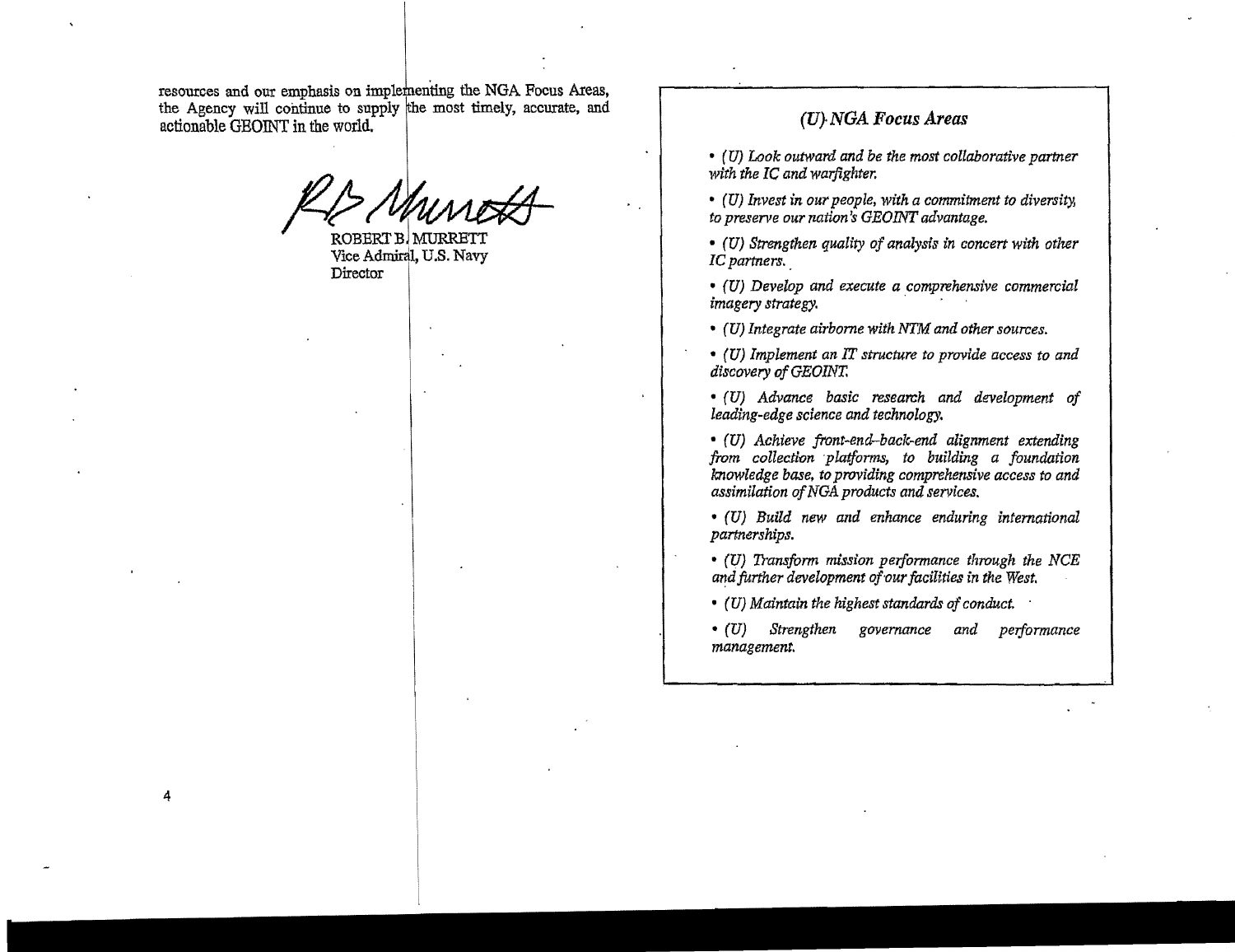### (U) **COMMERCIAL REMOTE** SENSING (U) **PURCHASES**

 $(b)(i)$ 

-------

#### (U) Description

. (UIIFOUO) The resources in the Purcliases project provide for the acquisition of Commercial Remote Sensing (CRS) data to support a wide range of geospatial information requirements for the IC, DoD, coalition mission partners, and other federal, state, and local agencies. These resources enable the purchase of commercial data and information such as imagery and imagery derived products as well as expanded-use imagery and license upgrades. NGA is designated as the agency of primary responsibility for abquiring and disseminating commercial data products and services for all national security requirements and, in consultation with the DOS, all foreign policy requirements.

(U//FOUO) The major efforts funded under this project are the NextView contracts, which ensure the availability of high-resolution commercial satellite data with both the technical characteristics and volume capacity required to meet IC geospatial information requirements. With NextView, NGA invdsted in pre-full operational capability satellite deployment costs via a contract that increases NGA's commercial data buying power. In return, NGA receives priority commercial collection access and data at a reduced cost. The NextView contracts have expanded to include purchases from existing high-resolution commercial satellites (QuickBird and IKONOS) in addition to the next-generation satellites: IWOrldView-l, (launched in September 2007) and GeoEye-1 (scheduled for launch in spring 2008).

(U/IFOUO) NGA also purchases commercial imagery and products from low- and medium-resolution satellites such as SPOT and RadarSat, and from interferometric synthetic radar and other commercial airborne platforms. Data and products derived from various commercial. imagery sources-such as controlled imagery base, HarborView, and airfield graphics-are also purchased to support the GEOINT information requirements of a wide and growing base of imagery product users. Commercial imagery and data also aids in the imagery population of web-enabled GEOINT products such as NGA Earth and Palanterra.

 $[5, 0, 13526 \quad 1.4 (c)]$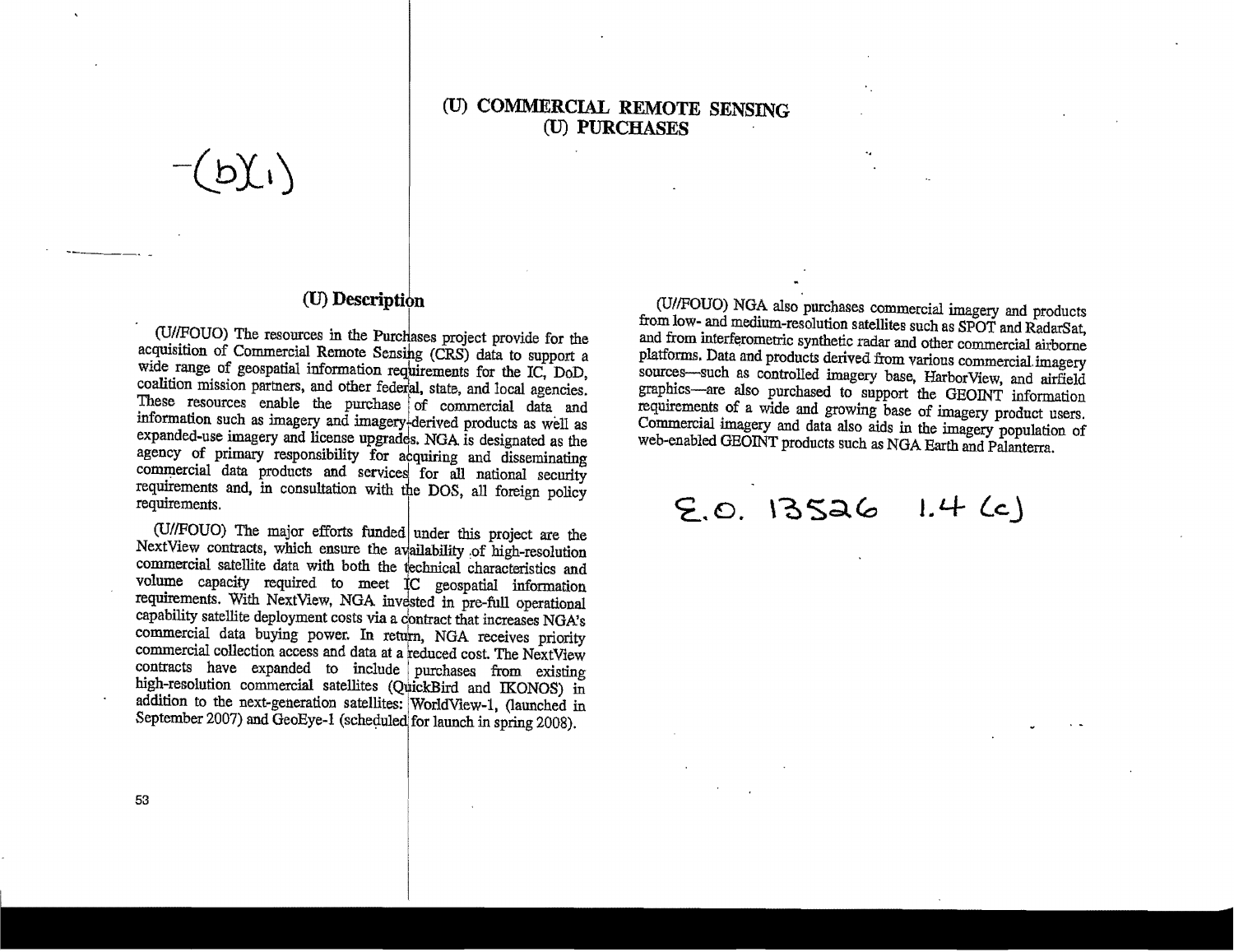# $(b)(i)$ **(b)** *La)*

**Lb) LI ') .** 

• CO/IFOUO) Providing data, upon request. td the DoD, DRS, Secret Service, and other agencies in support of homeland security missions. Examples include geospatial data and analysis of CONUS facilities to support special security events such as the Super Bowl, and coverage of US border areas to improve the effectiveness of border security operations. Service, and other agencies in support of homeland security mission<br>Examples include geospatial data and analysis of CONUS facilities<br>upport special security events such as the Super Bowl, and cover<br>of US border areas to i

 $\lambda$ 

• (U//FOUO) Providing humanitarian relief support, upon request, to the Federal Emergency Management Agency and local authorities during domestic natural disasters---from products to help authorities prepare before a disaster, to damage assessments and situational awareness for relief efforts after a disaster. Unclassified CRS data enables NGA to disseminate imagery to first responders on the ground and provide critical information for the coordination efforts of emergency operations centers and pre- and post-damage assessments; and to assist in the identification of critical infrastructure, evacuation routes, and hazardous material locations.

*• CO/IFOUO)* Monitoring environmental conditions, upon request, to include flood assessments, vegetation changes, or new areas of construction; and providing unclassified CRS data to international groups involved in disaster relief and recovery operations.

(U//FOUO) Commercial data continues to provide numerous benefits in support of IC, DoD, and US policymakers' national 'security objectives. Examples include:

• CO/IFOUO) Improving overall GEOJNT readiness and responsiveness.

*• CO/IFOUO)* Achieving numerous core geospatial mission requirements with outsourced production and enhanced processing techniques by vendors, through commercial partnerships.

 $(b)($ 

### **Lb)(IJ**

• (U//FOUO) Sustaining and enhancing the US CRS industry, thereby encouraging the development of the next generation of commercial satellite data capabilities, consistent with the DNI's goals.

*• CO/IFOUO)* Meeting unclassified imagery requirements. Commercial data is easily shared and released to US allies, coalition parmers, intemational organizations, and the public. For example. commercially collected data can facilitate DOS requirements to share information with foreign governments to advance specific policy goals.

• (U//FOUO) Supporting in-house analysis and production capability on a wide variety of intelligence, military, diplomatic, and civilian issues. Mission partners such as the DOS use these products to assist in the identification of refugee camps in support of war crime studies, planning for emergency non~combatant evacuation operations, and for other US Embassy projects.

54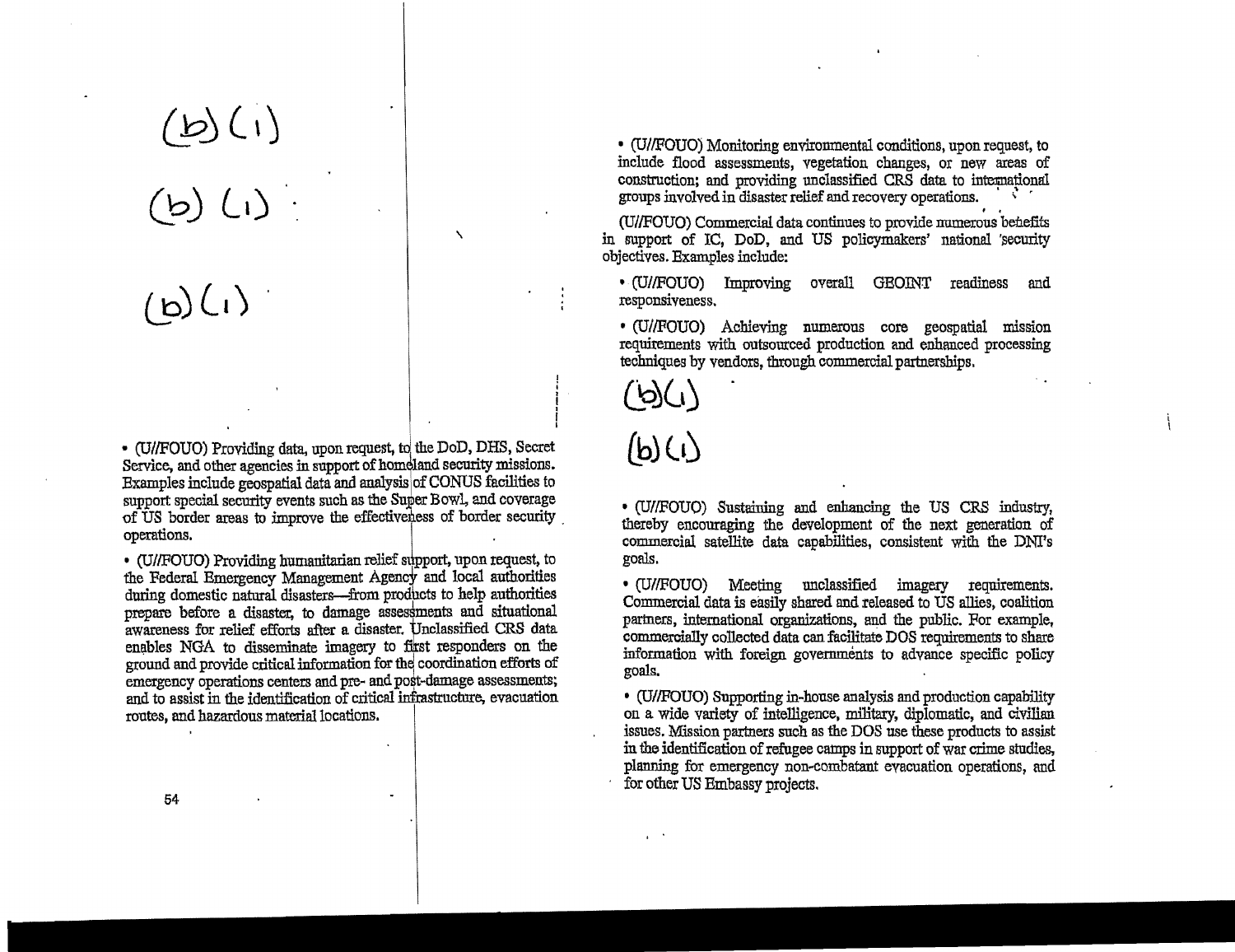(U) Budget Changes FY 2007 - FY 2009

 $\mathcal{Q}$ 

55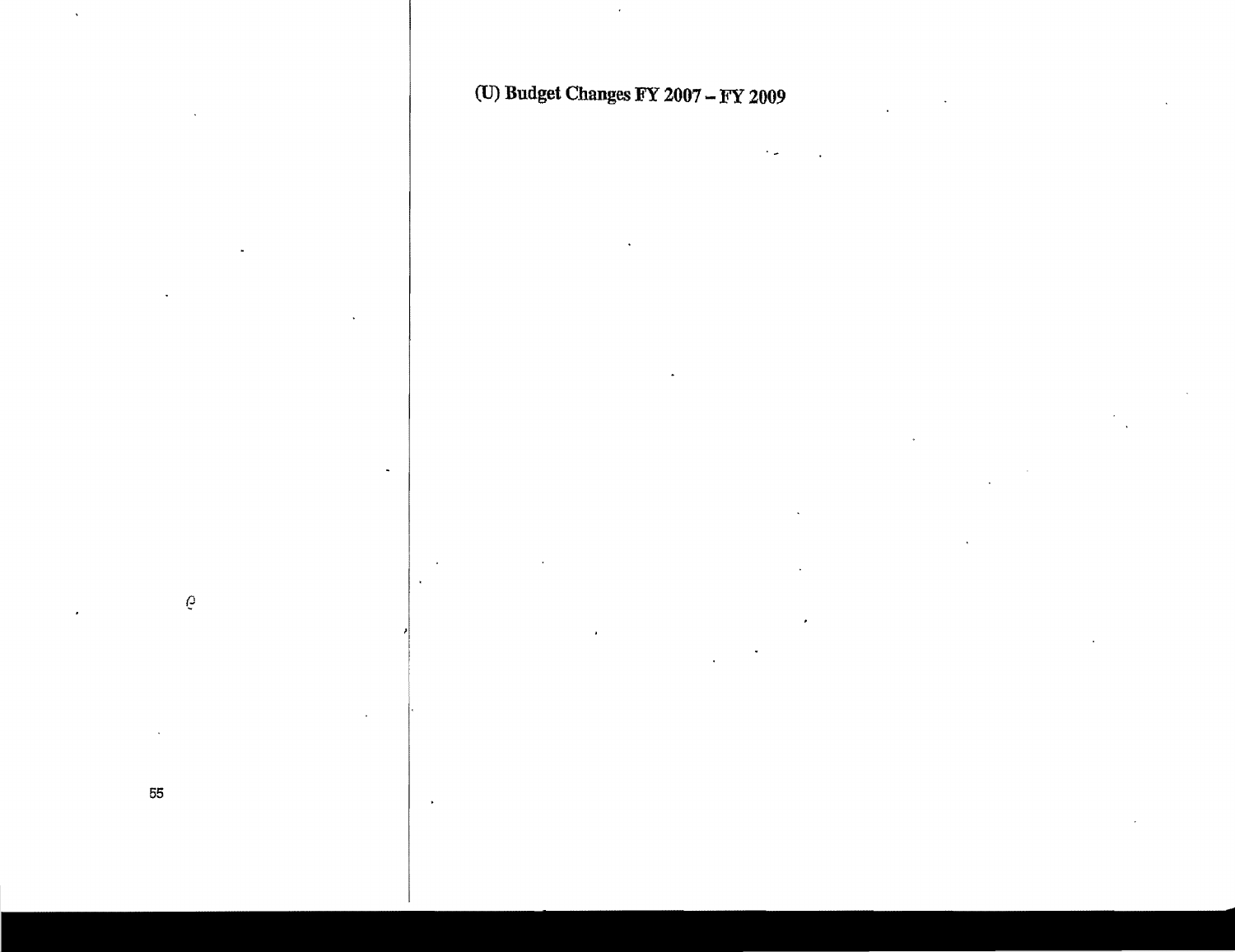### (U) **COMMERCIAL REMOTE SENSING**  (TI) **MISSION SUPPORT**

# **(bJL\)**

### ! CO) **Description**

(U//FOUO) The resources in the Mission Support project provide for the support required to oversee, administer, operate, and maintain the CRS Program (CRSP). These efforts include the operational improvement and migration of the current CRS data infrastructure into the overarching National System for Geospatial-Intelligence (NSG) enterprise architecture.

(U//FOUO) CRS Operations efforts include managing NGA's CRSP in support of the NSG strategy development. CRSP program and budget management, operational readiness, policy, and engineering and integration support. These activities provide NOA and the NSO with an interface to the IC, DoD, other federal/civil organizations, and the commercial imagery industry. CRS Operations includes resources for:

• (U//FOUO) Requirements management and tasking support for the acquisition of CRS data and licenses in support of NGA and mission partner requirements for GEOINT. examples of the set of the set of the set of the set of the acquisition of CRS data and licenses in support partner requirements for GEOINT.

• (U//FOUO) Technical and analytical services and performance metrics under the Civil and Commercial Applications project to ensure the image quality of commerdial satellite data and to solve problems regarding the integration of dRS information into NOA and NSG exploitation processes and operations.

.1.

• (O/IFOUO) Support and services to receive, archive, and disseminate CRS data in a timely and efficient manner.

**.Lb.)(IJ** 

(OIIFOUO) As part of its CRS management responsibilities, NGA developed and is executing the CRS Strategic Implementation Plan *(SIP)*. The SIP outlines NGA's vision for integrating CRS data into the NSG It focuses on optimizing NONs capability to exploit commercial sensor data, and on providing imagery services, imagery-derived products, and imagery support data to NGA's mission partners. The SIP provides the strategy and guidelines for the integration of CRS data into existing and planned NSG programs and systems. This encompasses a wide range of functions-from tasking, ordering and throughput, to production, exploitation, and architectural requirements; and from policy and strategic partnerships to training requirements. Of the 116 specific shortfalls identified through the SIP process, 68 have been completed or are in the process of implementation (24 of the 32 Priority 1 items are complete}. CRS continues to work on the remaining 48, shortfalls .